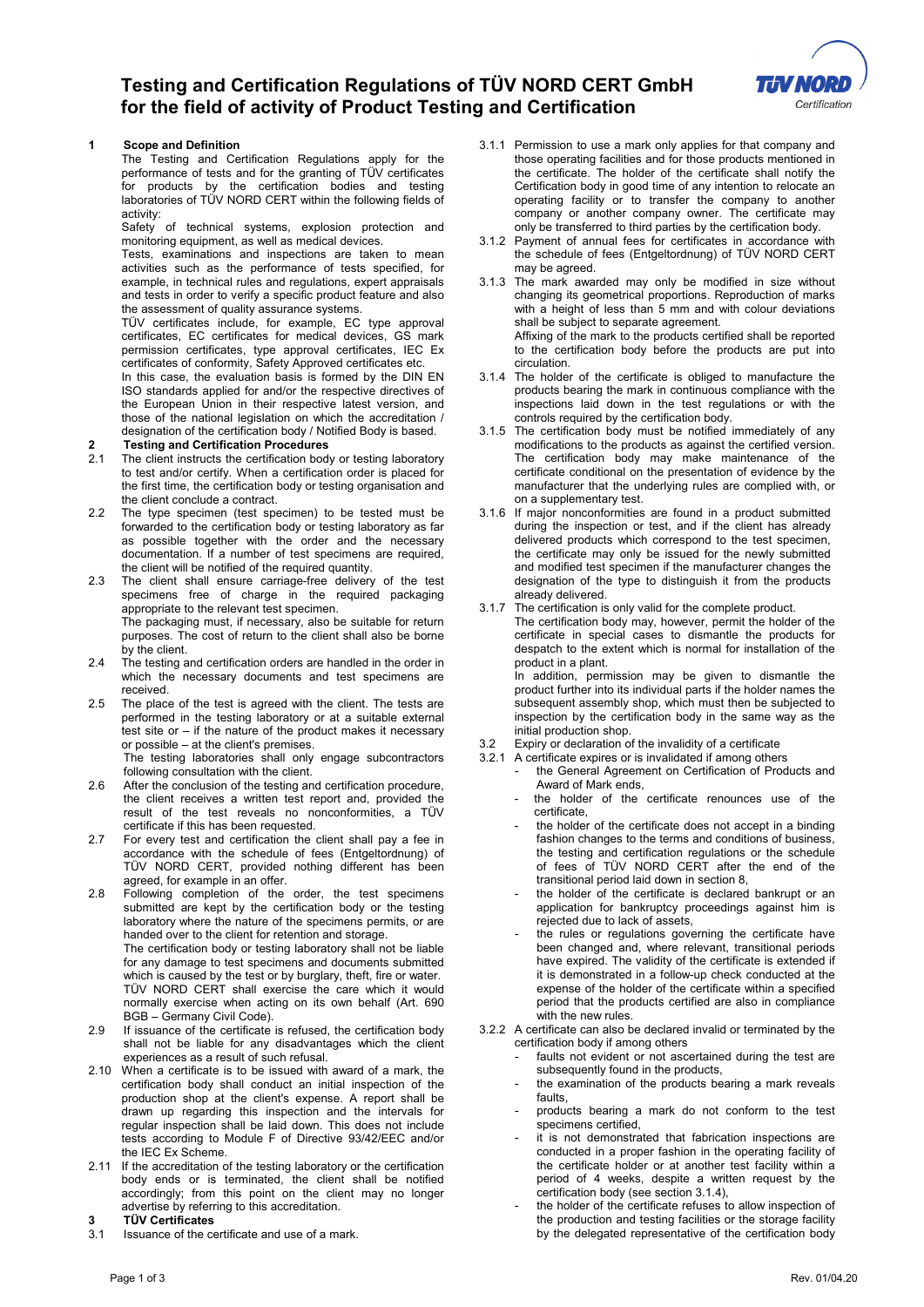or does not allow products to be taken by the certification body for examination purposes,

- major deficiencies are found in the quality assurance system during the regular inspection according to section 4.1,
- the fees are not paid within the period specified after a reminder has been issued. If the fees do not relate to a particular certificate, the certification body shall decide which certificate is to be affected by the measures taken, misleading or otherwise inadmissible advertising is
- undertaken using the mark,
- in view of facts not clearly evident at the time of the test, continued use of the mark is not acceptable with respect to the signal it gives to the market.

The certification body is entitled to suspend or terminate a certificate, and hereby the entitlement to use the test mark, if the certification body subsequently becomes aware of new information pertaining to the assessment of the certification procedure or its result.

- 3.2.3 The declaration of invalidity may be published.
- 3.2.4 If the validity of the certificate expires or the certificate is declared invalid, the holder of the certificate shall lose the right to continue to affix the mark to the products mentioned in the certificate.
- 3.2.5 After a certificate has expired or been declared invalid, the certificate must be returned to the certification body, even if permission to market the remaining stocks with the mark still applies.
- 3.3 Marketing of products bearing the mark after the validity of the certificate has expired (permission to market).
- 3.3.1 After the validity of a certificate has expired, the stock of ready-to-use end products may still be marketed, but only for a maximum period of 12 months.

Permission may be given to assemble the prefabricated parts already available at the time the certificate expires, and which were intended to make the end product in its originally certified design, for a number of units of the end product to be specified by the client, but only for a maximum period of 6 months from the date on which the validity of the certificate expires.

- 3.3.2 Stocks of finished products bearing a mark must be notified without delay to the certification body on demand, presenting an affidavit which can be used in a court of law.
- 3.3.3 The terms and conditions of business, the testing and certification regulations and the schedule of fees of TÜV NORD CERT shall continue to apply for the duration of the marketing permit.
- 3.3.4 If a marketing permit is not issued or is withdrawn, the holder of the certificate is obliged to remove the mark from all products of the type in question to which he has access or to destroy the products and to provide facilities for the certification body to conduct a corresponding follow-up check.

In special cases the certification body may demand a recall.

- 3.4 The validity of the certificates and, hence, the right to use the mark is limited to a maximum of five years und stated on the certificates. This limitation does not apply in those cases where superordinate certification schemes have different requirements. Those requirements may include issuing certificates with no expiry date. In case of changes to the certification programme, e.g. caused by legal proceedings against standards, introducing/changing testing principles of GS-proceedings etc. resulting in an early withdrawal of certificates, the certification body will inform all customers affected in writing. Not included in this duty to supply information are changes in the testing principles affecting the recertification. In such circumstances like e.g. changes in the standards it is the duty of the holder of the certificate to retrieve sufficient information from the publishers of the standard or other sources.
- **4 Regular inspection of the QA measures, in particular during production and quality testing, as well as surveillance of the market.**
- 4.1 In order to ensure consistent product quality the certification body shall, upon the award of a quality mark, conduct regular inspections of the production and testing facilities and equipment and of the QA system at the expense of the holder of the certificate. It is possible to link these inspections contractually with regular inspection of the quality assurance system within the framework of TÜV CERT certification for quality assurance systems according to ISO 9001. Such an arrangement is subject to a specific agreement.
- 4.2 In addition, the certification body may, at any time and without prior notice, inspect the production shops and operating facilities mentioned in the certificate and the storage facilities (in the case of foreign holders of the certificate also the storage facilities of the authorised representatives and branches, in the case of importers also their storage facilities, in the case of services in explosion protection as well the manufacturer's suppliers of critical components, materials or services, as far as those may influence the conformity of the final product), and may take samples of products for which a certificate has been issued for purposes of examination. The products shall be provided free of charge.
- 4.3 The holder of the certificate will receive a written report on the result of the examination.
- 4.4 If any defects are found in the course of the examination, the holder of the certificate shall bear the costs thereby incurred.
- 4.5 The holder of the certificate is obliged to maintain records of all complaints addressed to it with respect to the conformity of a product with the requirements of the standard concerned and make these accessible to the certification body at all times upon request.

In the case of serious complaints, the certification body is to be notified immediately in writing. Furthermore, the holder of the certificate is obliged to take reasonable and appropriate measures if the complaints are based on actual defects, which negatively affect fulfilment of the certification requirements. These measures are to be documented accordingly and reported to the certification body.

- 4.6 The holder of the certificate is obliged to notify the Certification body of any damage resulting from the products or any damages paid.
- 4.7 The testing laboratory shall, upon the request of the accreditation body and at the expense of the client, provide test specimens for a follow-up check.

# **5 Legal Requirements from §§ 16, 17 ProdSG**

If necessary, a certificate may be suspended or withdrawn by the Certification Body if it is established within the conformity surveillance process that the QS system no longer fulfils the requirements. In such case, the Certification Body shall require the Client to take reasonable corrective measures. If no corrective measures are taken or such measures are not sufficient to ensure that the requirements are fulfilled, the Certification Body shall limit all affected certificates, suspend them or withdraw them. The certificate shall be withdrawn if the relevant audit report is

no longer suitable according to item 2.6 to justify the Product certification. 5.2 The Certification Body reserves the right to announce the

declaration of invalidity, limitation, suspension or withdrawal of certificates within the framework of its statutory obligations. The Certification Body is permitted to forward information, documentation, etc., which has been disclosed due to legal or administrative notification obligations, in connection with inspection and/or certification, and also upon request by the issuing body.

The client and/or certificate holder recognises the obligation of the Certification Body, whereby it must notify the issuing body of

- Every refusal, restriction, suspension or withdrawal of a certificate, as well as
- Every request for information regarding conformity assessment activities, which it has received from the market surveillance authorities.

The Certification Body shall send relevant information regarding the negative and also, upon request, regarding the positive results of conformity assessments to the other Certification bodies, which are Certification under the respective harmonisation regulations of the European Union, pursue similar activities and cover products of the same type. Moreover, the Certification Body shall report any improper use of certificates of which it becomes aware in particular to the responsible licensing authority of the Certification Body. This shall not be subject to any specific consent from the Client or certificate holder. The Client or certificate holder is obliged to inform the Certification Body immediately regarding any improper use of certificates issued by the Certification Body, as soon as the Client becomes aware of this.

## **6 Arrangements regarding occupational health and safety**

- Arrangements to be undertaken by the client
	- Before performance of the contractual services, the client shall provide information regarding risks, hazards and stress which could originate from the working